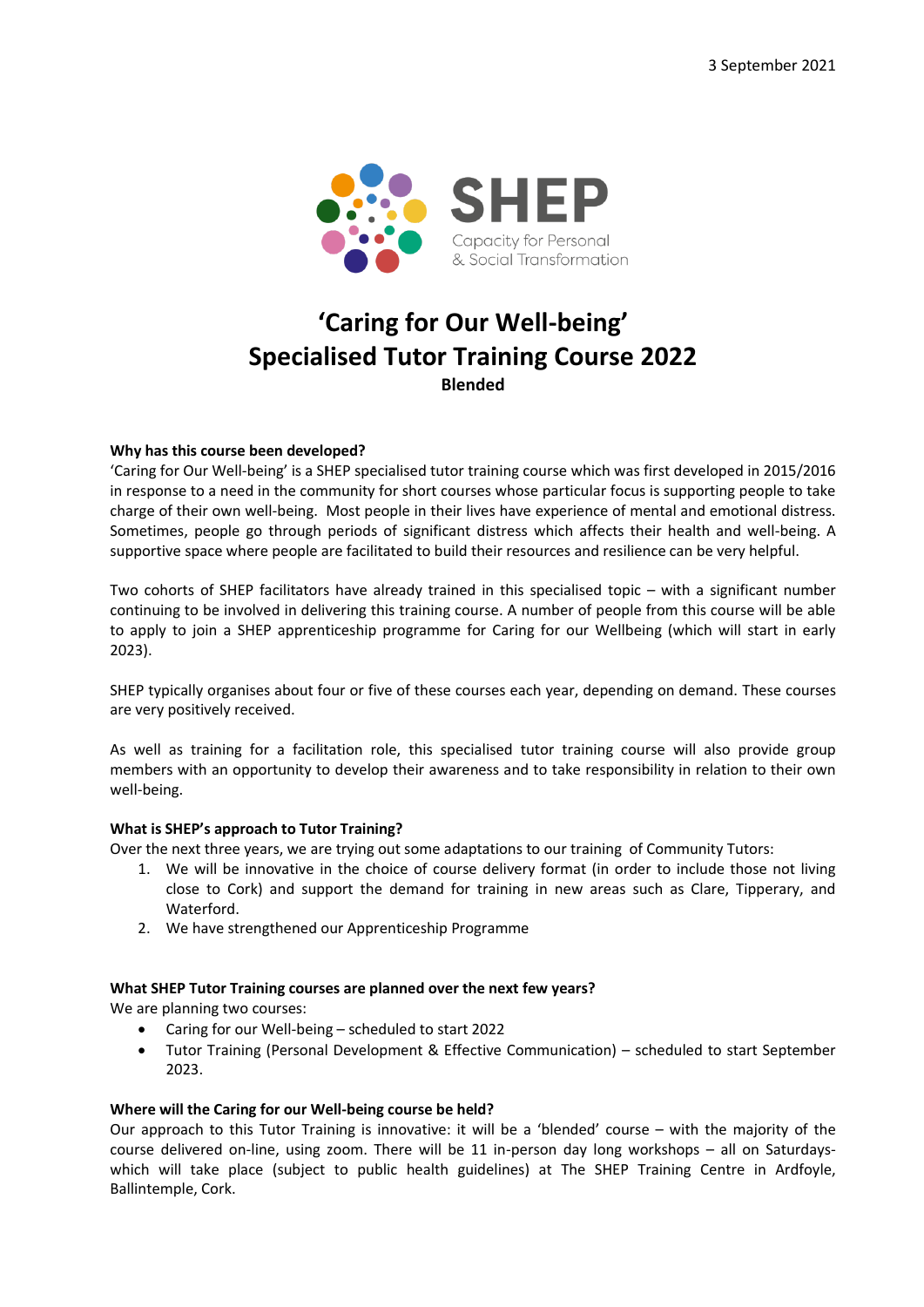# **What is the Level of this Training?**

This training is an advanced-level SHEP training.

#### **How long will the course last?**

This course will run on **Thursday** nights from January 2022 to December 2022. It will involve **28** weekly evening sessions, each lasting **two and a half hours**, and eleven one-day workshops (Saturdays 10am to 5pm).

## **How many training hours will it involve?**

The course will involve c.120 hours training time and an additional 24 hours in learning/practice groups. A training schedule – will all the session dates – is on the website.

## **What level of attendance is expected?**

A minimum of 80% attendance at all elements of the course is essential for the award of the course certificate.

## **What will the course cost?**

We are heavily subsidising this course – and to promote accessibility we are implementing a sliding scale of fees.

Fee A:  $€1000 -$  standard fee, including usual subsidies.

Fee B: €600 (assumes a €400 bursary)

Fee C: €300 (assumes a €700 bursary)

The fee may be paid in instalments over the duration of the course using the SHEP payment plan system.

## **Who will be facilitating the course?**

This course will involve a large team of SHEP Personnel. Most components will be co-facilitated.

# **Who will be the Coordinator and Administrator?**

The Course Coordinator for this course will be Jim Sheehan. The Course Administrator will be Geraldine Flanagan.

#### **What is the style of the course?**

Like most SHEP courses, the approach of the training will mainly be **experiential**. There will be opportunities for deep personal reflection, for sharing with others, for gathering and sharing knowledge, and for practising facilitation and design skills, all in a **safe and supportive** context.

#### **Who may apply for this course?**

- 1. The course is open to those who have completed the SHEP Certificate in Facilitation course and who wish to train for the first time at this level.
- 2. This training is also designed to be of interest to those who have completed other SHEP Specialised Tutor Training Courses and who wish to augment their training.
- 3. As we are committed to Recognition of Prior Learning (RPL), SHEP welcomes applications from suitably qualified and experienced people who may not have all the usual SHEP Training completed, particularly those who can support the Project to respond to emerging needs.

#### **How is the course structured?**

There are three parts to the course. Part One will offer participants a personal grounding in caring for wellbeing. Part Two will focus on training to facilitate groups in this area. The emphasis in Part Three will be on facilitation practice and on specific issues pertaining to work as a Community Tutor. The course will include session design training, course design training, and introductory training to a range of creative approaches which can be used when working with groups. A variety of training methodologies will be used, including experiential group work, formal teaching, practice sessions and structured project assignments.

The course will involve some written work. Participants will be asked to record their learning in a Learning Journal, which they will then use to prepare **Learning Progress Reports**. They will also develop a session design, a course design, and undertake an end-of-course written assignment.